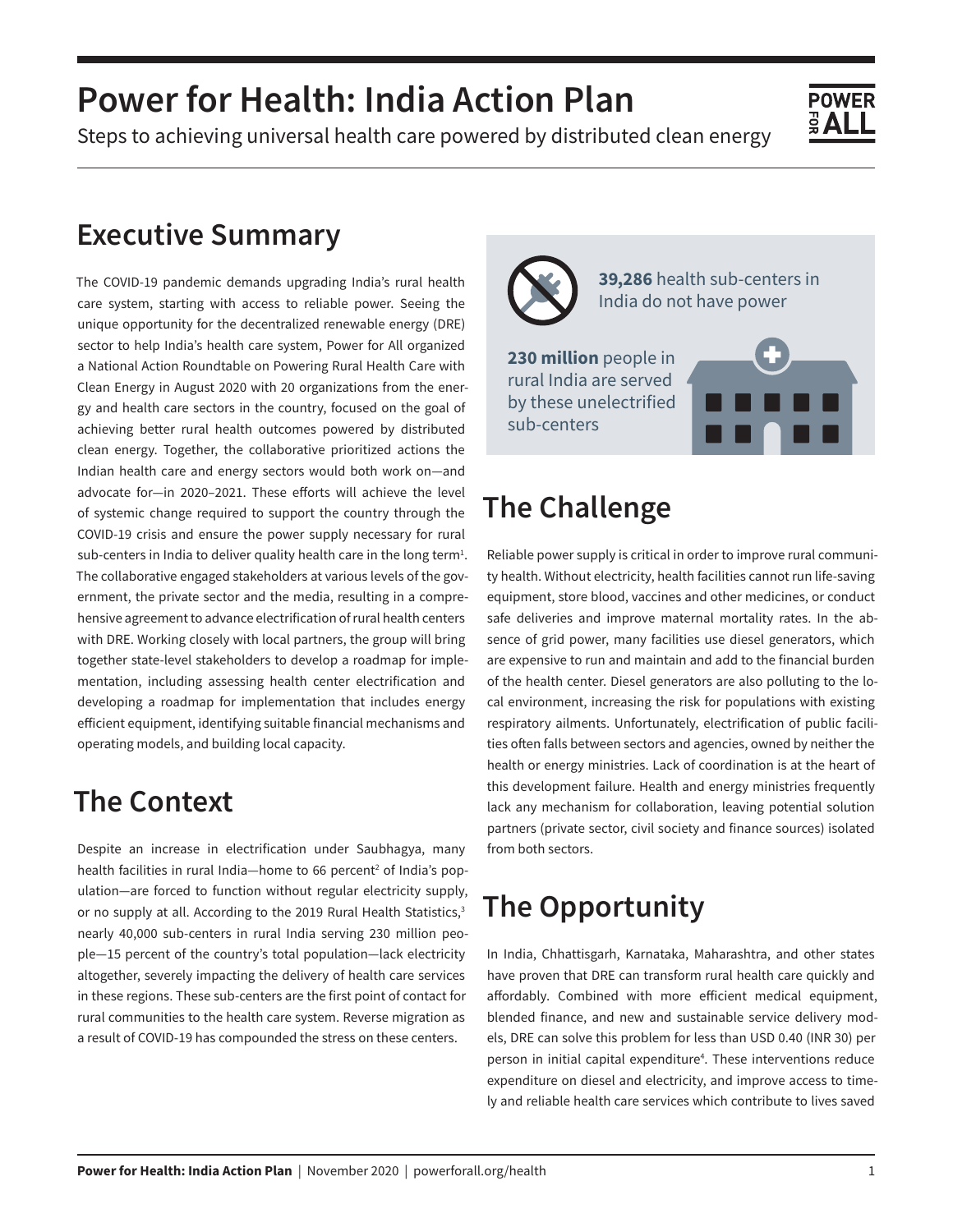and reduced out-of-pocket expenses for rural populations. From the government's perspective, increased footfall at health facilities reduces the cost of health care per patient. Given the Ministry of New and Renewable Energy's benchmark cost of USD 1 per watt for solar PV systems with 3-hour storage, India can solarize all unelectrified sub-centers for as little as USD 81.7 million, which amounts to less than 1 percent of the 2020–2021 budgets for the country's health and power ministries combined.





**Solar power** will enable better health care in rural communities

### **The Actors**

The energy and health sectors, if aligned, can facilitate electrification of rural health centers and support India's vision of universal health care for all. With the diverse set of stakeholders—inside and outside of governments—required to achieve universal access for rural health centers, common agendas are in short supply. However, COVID-19 has created a unique moment in time, and a common enemy to focus efforts. In India, there is an opportunity to move towards health center electrification via inter-ministerial collaboration by combining health-related policies and energy-related policies.

Three key entities—the National Health Mission (responsible for improving standards of public health care), the Ministry of New and Renewable Energy (tasked with increasing the uptake of renewable energy) and NITI Aayog (responsible for designing strategic, longterm policies and programs)—are the key actors who can catalyze electrification of rural health centers with DRE. By collaborating on policy, finance, operations, technology, and capacity-building at the national and state levels, 10 critical actions outlined below can be taken to bring decentralized renewable power to rural health centers across India.

#### **10 Critical Actions**

- 1. Create a national policy framework that combines the priorities of the National Health Mission and the Ministry of New and Renewable Energy that would support the goals of both ministries.
- 2. Establish policies that foster and reward collaboration between the state level health and renewable energy ministries that results in the adoption of distributed renewables towards achieving universal health care for all.
- 3. Dedicate funding within India's existing health and energy budgets for powering public health centers with DRE, tying central government funding for health facilities to achievement of performance indicators (KPIs).
- 4. Aggregate financial support to include available funding sources at the national and state levels with external funds from CSR budgets, development agencies, and private foundations to facilitate access to finance.
- 5. Disincentivize the use of backup diesel generators for health centers in favor of solar PV systems via the climate change and human health focus of the State Action Plans<sup>5</sup> (while also incentivizing the use of energy efficiency standards and green building codes).
- 6. Mandate health center audits map solar PV system sizing to medical equipment needed at a given location, based on population density and the prevailing disease burden of the area (also as part of State Action Plans).6
- 7. Update existing Indian Public Health Standards<sup>7</sup> to require a level of energy provision that enables a higher standard of care in keeping with the National Health Mission's goals.
- 8. Establish standardized KPIs based on the National Health Mission's checklist for each facility, including comprehensive technical requirements (e.g., equipment for maternal and child health, immunization and cold storage, running water, adequate lighting, and internet connectivity for telemedicine services).
- 9. Establish terms of service contracts between DRE providers, the state health mission, the state renewable energy agency, and other relevant players that ensures maintenance of solar PV systems and other equipment is done by trained technicians (to ensure efficient, long-term functioning).
- 10. Train health center staff on basic PV system maintenance to ensure system efficiency and on-site troubleshooting, as well as enhance and build the overall capacity of the rural health system to enable it to effectively handle increased allocations and improve levels of service accordingly.